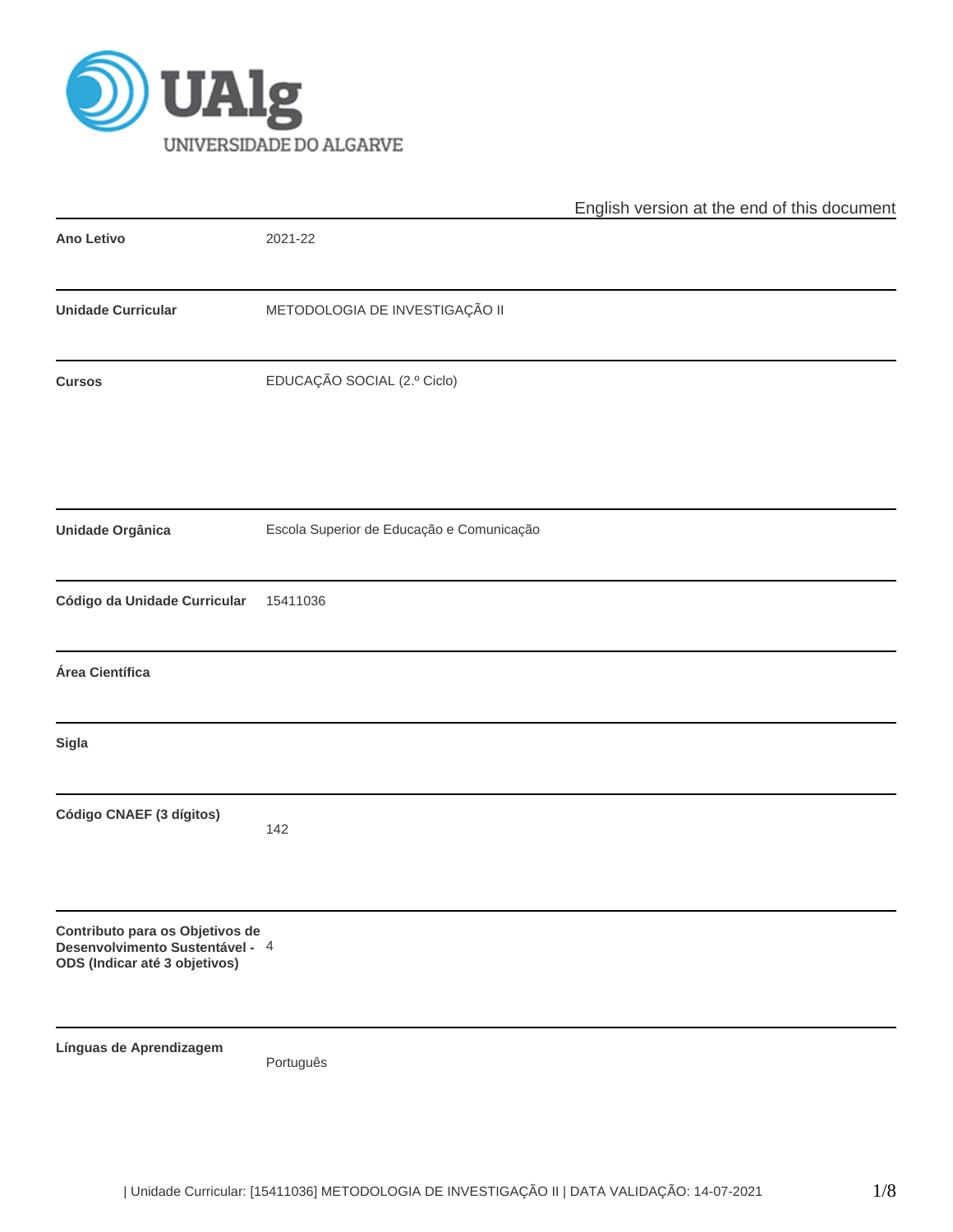

**Modalidade de ensino**

presencial

**Docente Responsável** Jorge Humberto Guerreiro Dias

| <b>DOCENTE</b>                      | <b>TIPO DE AULA</b> | <b>TURMAS</b> | TOTAL HORAS DE CONTACTO (*) |
|-------------------------------------|---------------------|---------------|-----------------------------|
| LEONOR HAYDEE VIEIRA CORREIA VIEGAS | OT: T: TP           | T1: TP1: OT1  | 7T: 5TP: 3OT                |
| Jorge Humberto Guerreiro Dias       | OT: T: TP           | T1: TP1: OT1  | 7T: 5TP: 3O1                |

\* Para turmas lecionadas conjuntamente, apenas é contabilizada a carga horária de uma delas.

| <b>ANO</b> | <b>PERIODO DE FUNCIONAMENTO*</b> | <b>HORAS DE CONTACTO</b> | <b>HORAS TOTAIS DE TRABALHO</b> | <b>ECTS</b> |
|------------|----------------------------------|--------------------------|---------------------------------|-------------|
|            | ےت                               | 14T; 10TP; 6OT           | 168                             |             |

\* A-Anual;S-Semestral;Q-Quadrimestral;T-Trimestral

## **Precedências**

Sem precedências

## **Conhecimentos Prévios recomendados**

Metodologias de investigação I

## **Objetivos de aprendizagem (conhecimentos, aptidões e competências)**

O objetivo geral de aprendizagem desta UC é introduzir os estudantes às questões de metodologia de investigação científica. Pretende-se que os estudantes adquiram/desenvolvam os seguintes conhecimentos e as seguintes aptidões e competências: - Conhecer e distinguir métodos de investigação em Ciências Sociais e Educação. Interpretar de modo rigoroso e cientificamente adequado os dados obtidos. - Operacionalizar modelos de processamento de dados.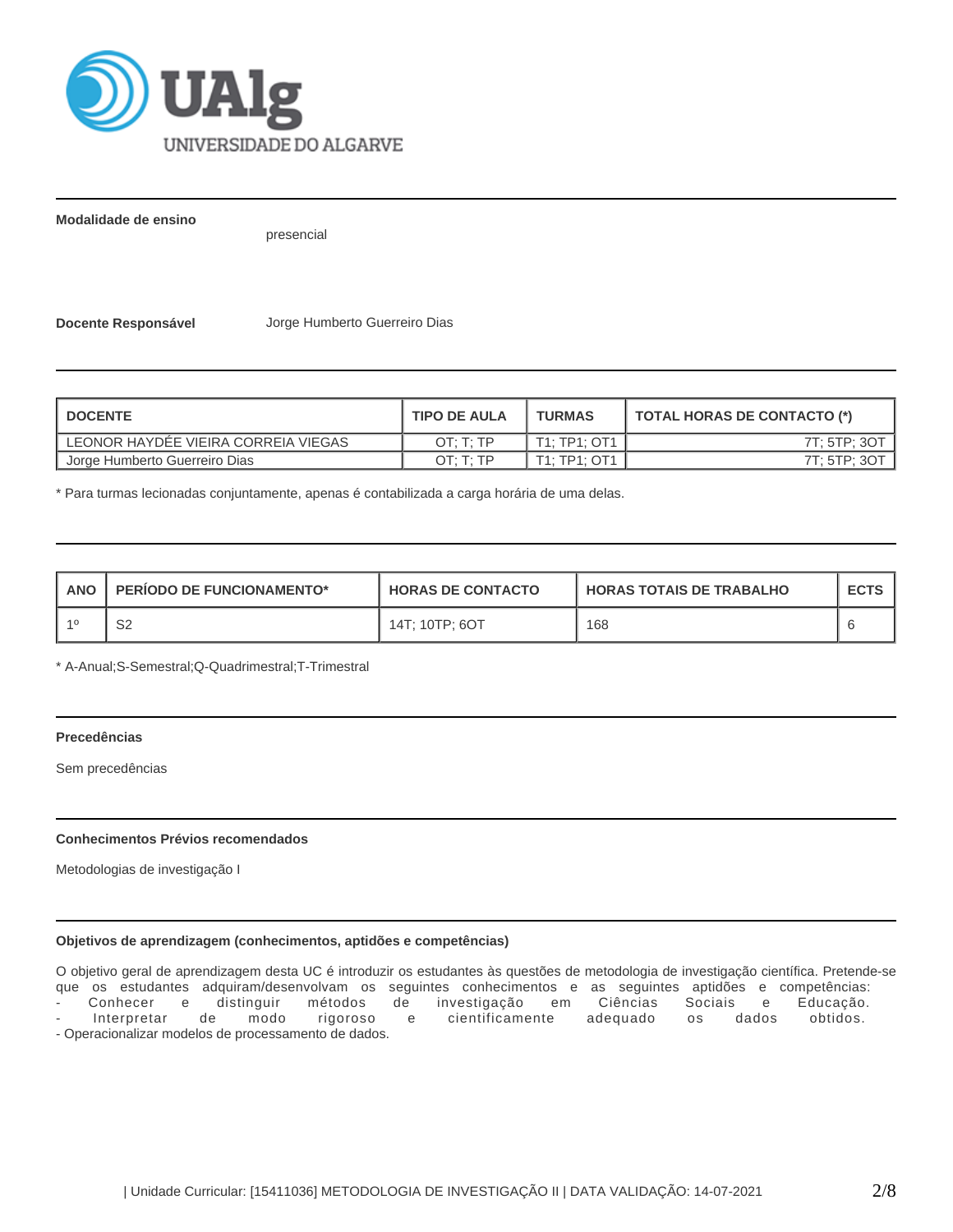

## **Conteúdos programáticos**

- 1. Métodos de investigação
- Estudo de caso
- Investigação-ação
- Histórias de Vida
- 2. Processamento, análise e interpretação de dados qualitativos
- Organização e tratamento de dados resultantes de entrevistas, diários de campo e de observação
- Análise de conteúdo: Organização da análise, Codificação, Categorização e Inferência
- 3. Processamento, análise e discussão de dados quantitativos
- Análise estatística em SPSS

# **Metodologias de ensino (avaliação incluída)**

Exposição e aplicação.

1. Trabalho escrito de grupo (4 pessoas): Análise de conteúdo de uma entrevista (codificação, categorização e inferência) e relatório crítico do processo = 40%

2. Trabalho escrito individual = 40%, que consistirá: Revisão de literatura sobre um dos métodos do ponto 1 do Programa da UC. Máximo de 10 páginas. Letra: Times New Roman, tamanho 12, espaçamento 1,5.

3. Exercícios em aula = 20%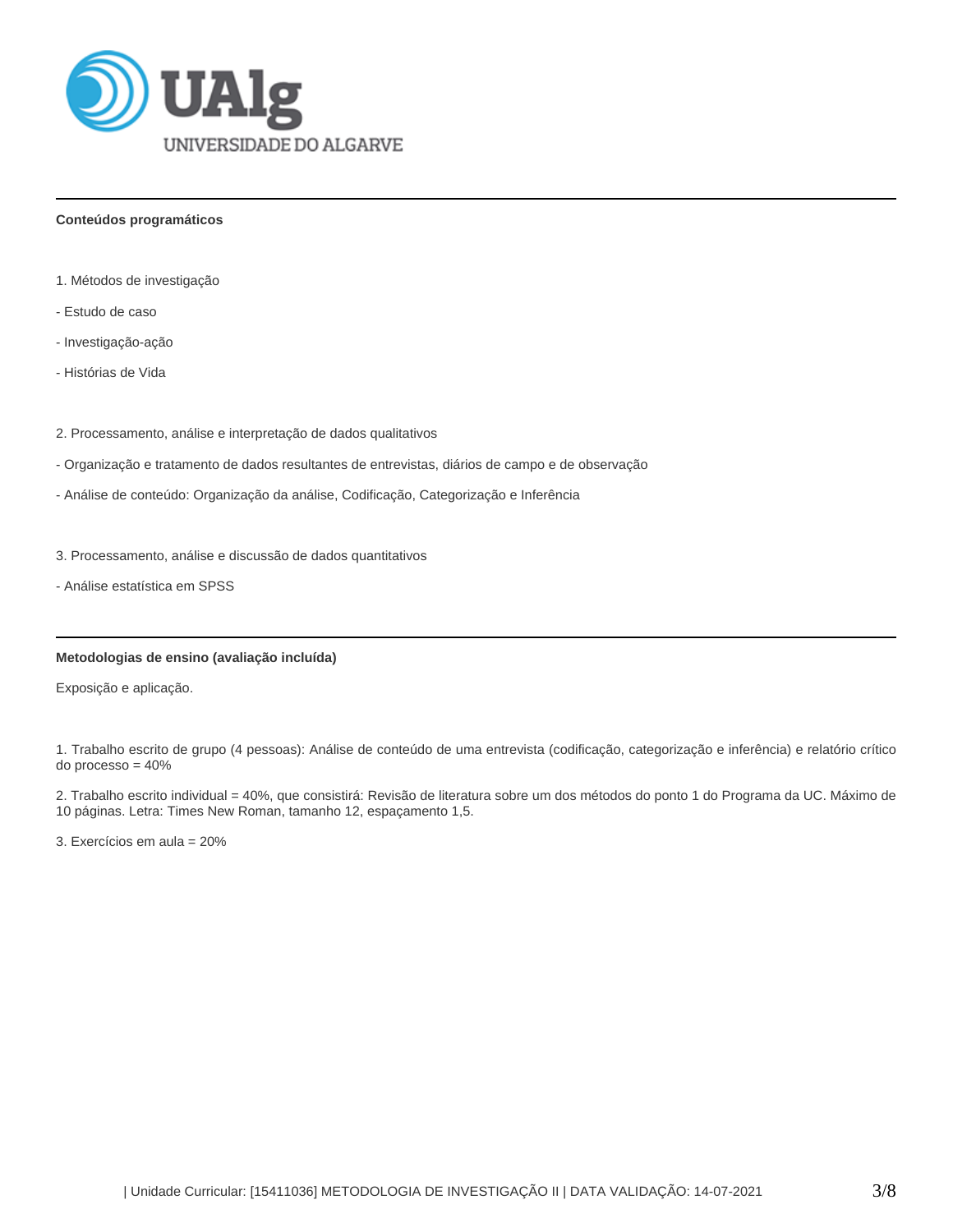

## **Bibliografia principal**

Amado, J. (Coord.) (2014). Manual de Investigação Qualitativa em Educação (2ªed.). Coimbra: Imprensa da Universidade de Coimbra.

Bardin, L. (2016). Análise de Conteúdo (3ª Ed.). São Paulo: Edições 70.

Bogdan, R. & Biklen, S. (1994). Investigação Qualitativa em Educação. Uma Introdução à Teoria e aos Métodos. Porto: Porto Editora.

Creswell, J. W. (2009). Research design: Qualitative, quantitative, and mixed methods approaches (3ª Ed.). Thousand Oaks, California: SAGE Publications, Inc.

Ghiglione, R. & Matalon, B. (1993). O Inquérito, Teoria e Prática. Oeiras: Celta Editora.

Yin, R. (2004). Estudo de caso. Planejamento e métodos (2ª ed.) Porto Alegre: Bookman.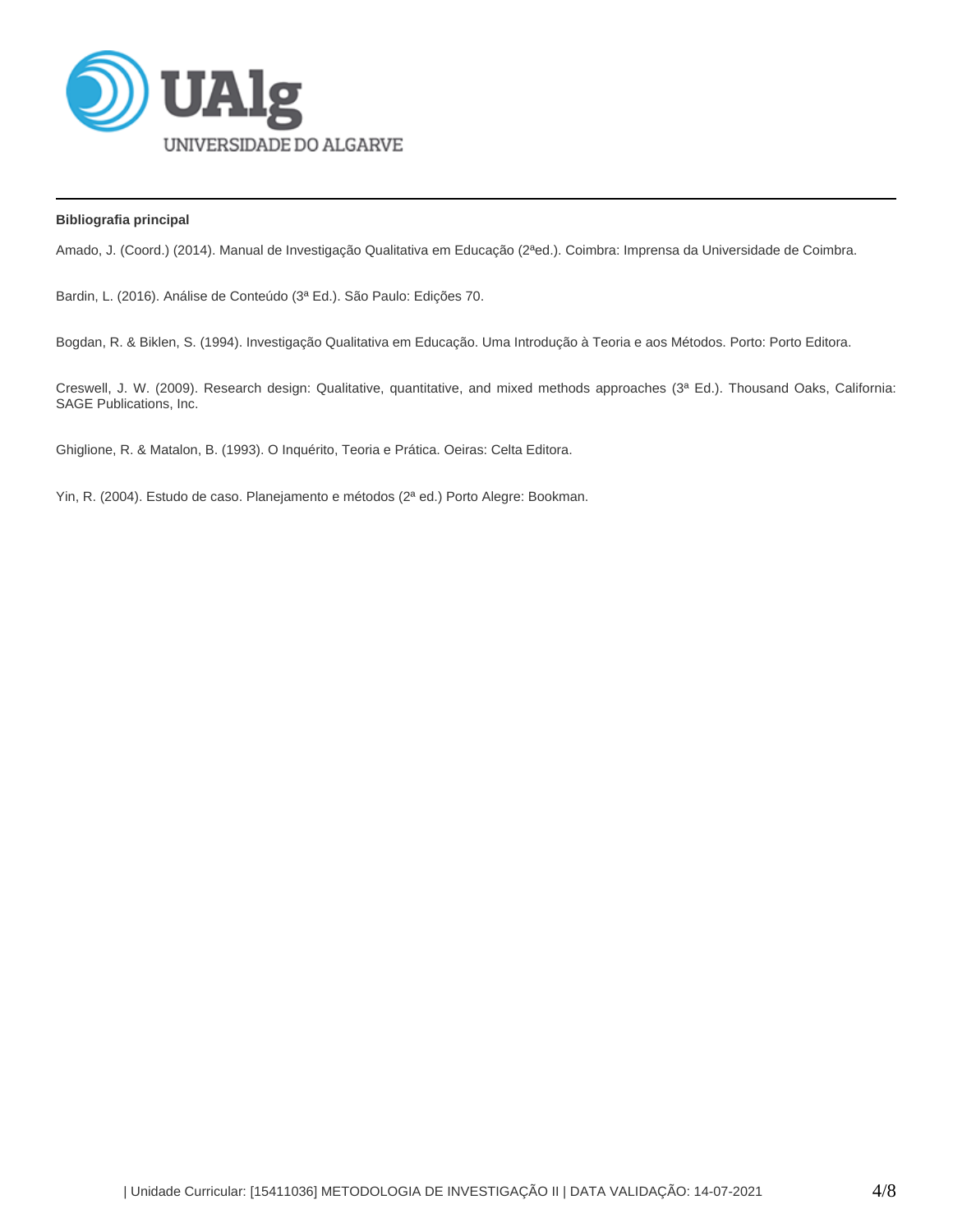

| <b>Academic Year</b>                                                                                   | 2021-22                                                    |
|--------------------------------------------------------------------------------------------------------|------------------------------------------------------------|
| <b>Course unit</b>                                                                                     | RESEARCH METHODOLOGIES II                                  |
| <b>Courses</b>                                                                                         | SOCIAL EDUCATION<br>Common Branch                          |
| <b>Faculty / School</b>                                                                                | SCHOOL OF EDUCATION AND COMMUNICATION                      |
| <b>Main Scientific Area</b>                                                                            |                                                            |
| Acronym                                                                                                |                                                            |
| <b>CNAEF code (3 digits)</b>                                                                           | 142                                                        |
| <b>Contribution to Sustainable</b><br><b>Development Goals - SGD</b><br>(Designate up to 3 objectives) | 4                                                          |
| Language of instruction                                                                                | portuguese                                                 |
| <b>Teaching/Learning modality</b>                                                                      | Theoretical + Theoretical-Practical + Tutorial orientation |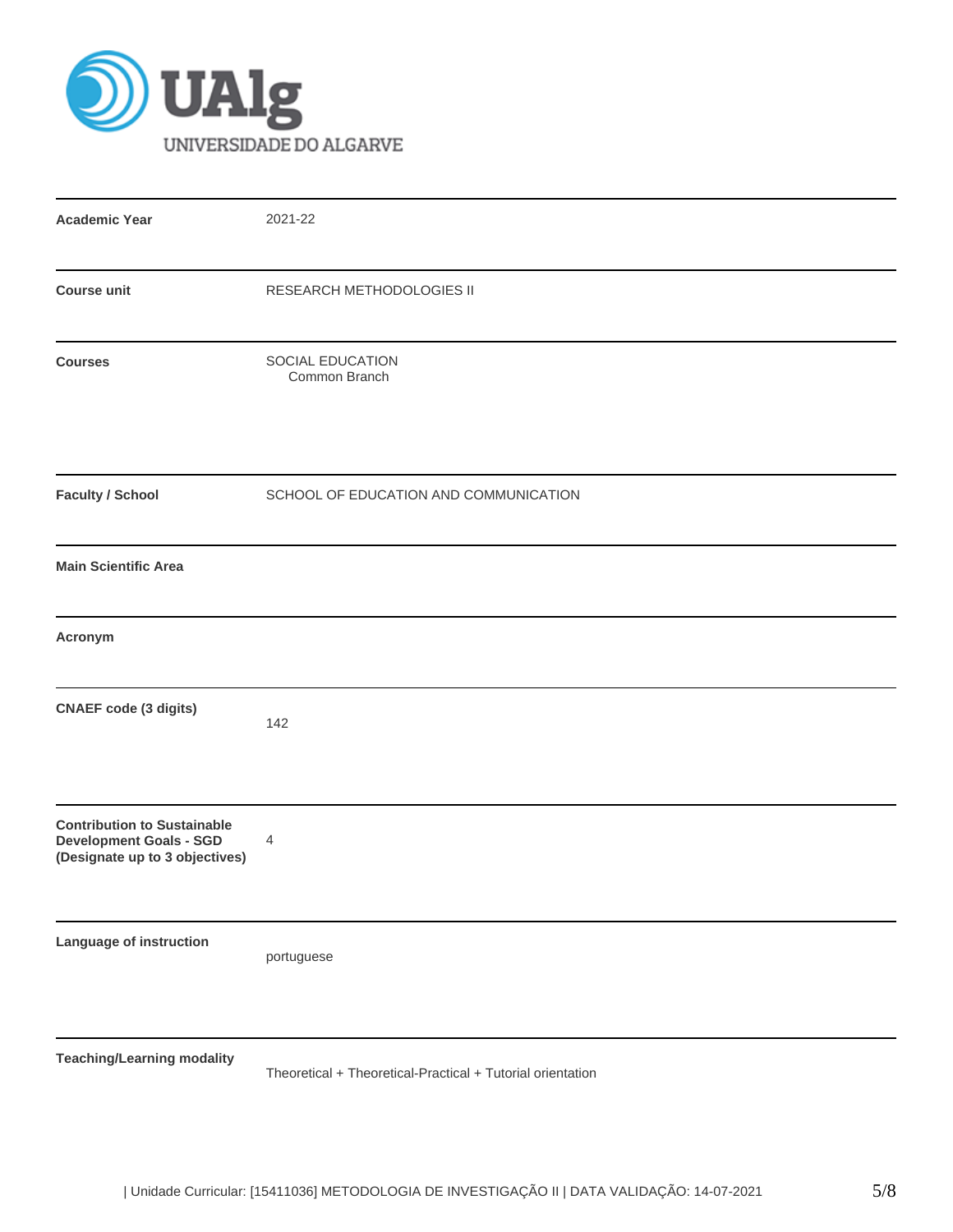

**Coordinating teacher** Jorge Humberto Guerreiro Dias

| <b>Teaching staff</b>               | Type      | <b>Classes</b> | Hours (*)    |
|-------------------------------------|-----------|----------------|--------------|
| LEONOR HAYDÉE VIEIRA CORREIA VIEGAS | OT: T: TP | T1: TP1: OT1   | 7T: 5TP: 3OT |
| Jorge Humberto Guerreiro Dias       | OT: T: TP | T1: TP1: OT1   | 7T: 5TP: 3OT |

\* For classes taught jointly, it is only accounted the workload of one.

| $\sim$<br>wor |      | D)                       |    |    |    |   |               | -<br>`otal                     |
|---------------|------|--------------------------|----|----|----|---|---------------|--------------------------------|
|               | - 14 | $\overline{\phantom{a}}$ | НΟ | ШC | ПO | Ш | $\mathsf{II}$ | $\overline{\phantom{a}}$<br>ЮC |

T - Theoretical; TP - Theoretical and practical ; PL - Practical and laboratorial; TC - Field Work; S - Seminar; E - Training; OT - Tutorial; O - Other

### **Pre-requisites**

no pre-requisites

### **Prior knowledge and skills**

Research Methodology I

#### **The students intended learning outcomes (knowledge, skills and competences)**

- To complete the complexity of the research process in social education
- To consolidate the methodological knowledge used in research in the social sciences area
- -To develop the ability to use critical and reflective thinking in the context of individual and collective research.
- -To promote the vertical articulation with the learning built in the UC of Research methodologies I
- -To develop the capacity for theoretical-practical articulation
- -To develop autonomy in learning to learn
- To interpret and communicate in a rigorous and scientifically appropriate manner the results of the work carried out.
- To apply conceptual and methodological knowledge in the autonomous construction of individual research projects.
- -To interpret and communicate rigorously and scientifically adequate the results of the work carried out.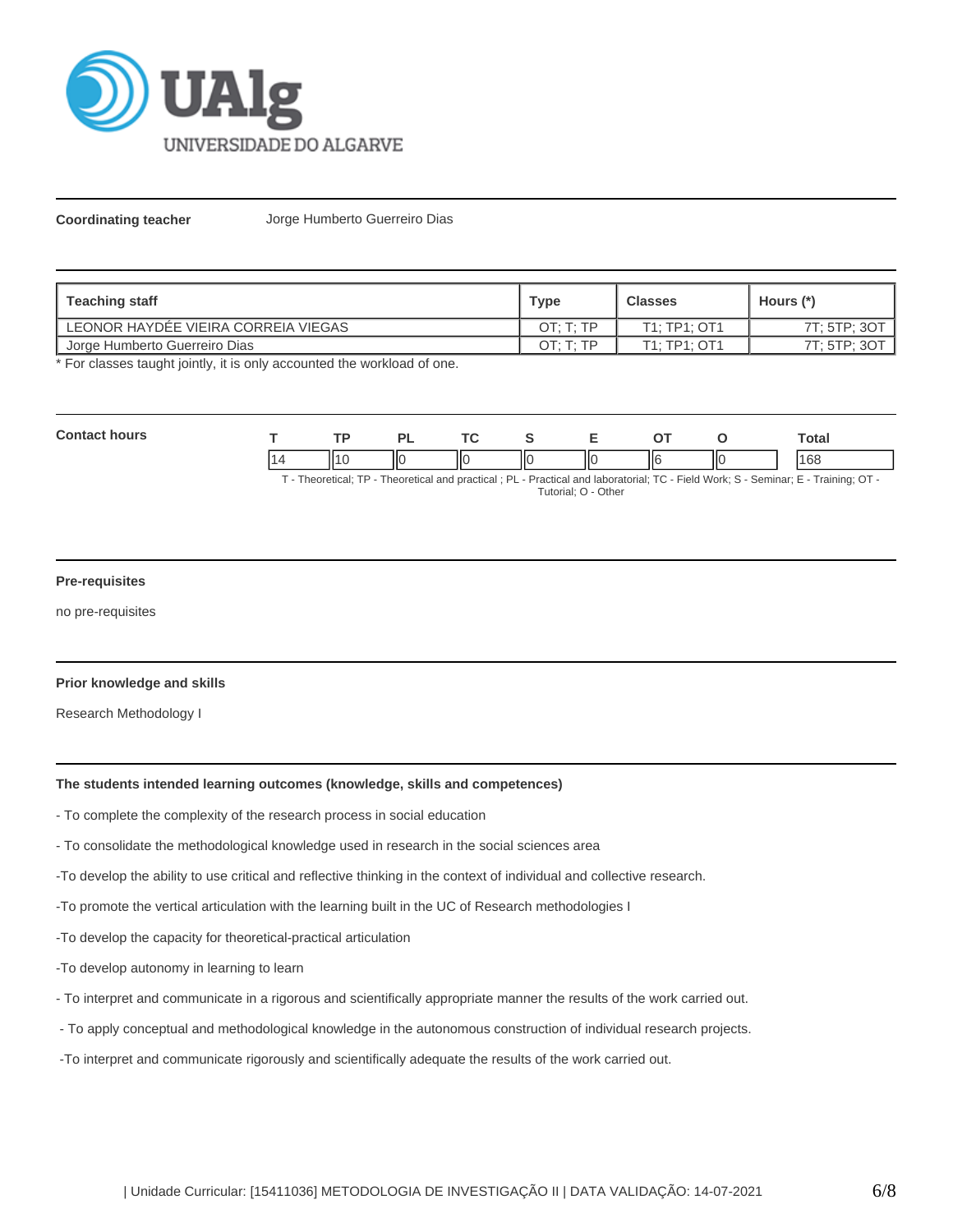

## **Syllabus**

- A.1. Classification and main characteristics of approaches and research methods.
- A.2.The case study as a research strategy
- A.3. The characteristics of the case studies
- A.4.Types of Case Study
- A.5. The collection and analysis of information in case studies
- B.1. The origin and evolution of action research:
- B.1.1. The precursors: Dewey and Lewin
- B.1.2. Kurt Lewin's initial research and the IA spiral
- B.1.3. The lethargy phase and the explosion phase of AI: map of the main IA schools
- B.1.4. Analysis of case studies
- B.2. Participatory Research
- B.2.1. Origin and evolution of IP
- B.2.2. IP Methodology
- B.2.3. Analysis of case studies

# C. 1. Life Stories

- C.1.1. Contexts and uses of Life Stories.
- C.1.2. Biographical Transitions and Learning Identities
- C.1.3. Method Problems and Limitations
- C.2. Biographical-narrative instruments and techniques.
- C.2.1. The narrative interview
- C.2.2. Narrative analysis
- C.3. The composition of the final text.